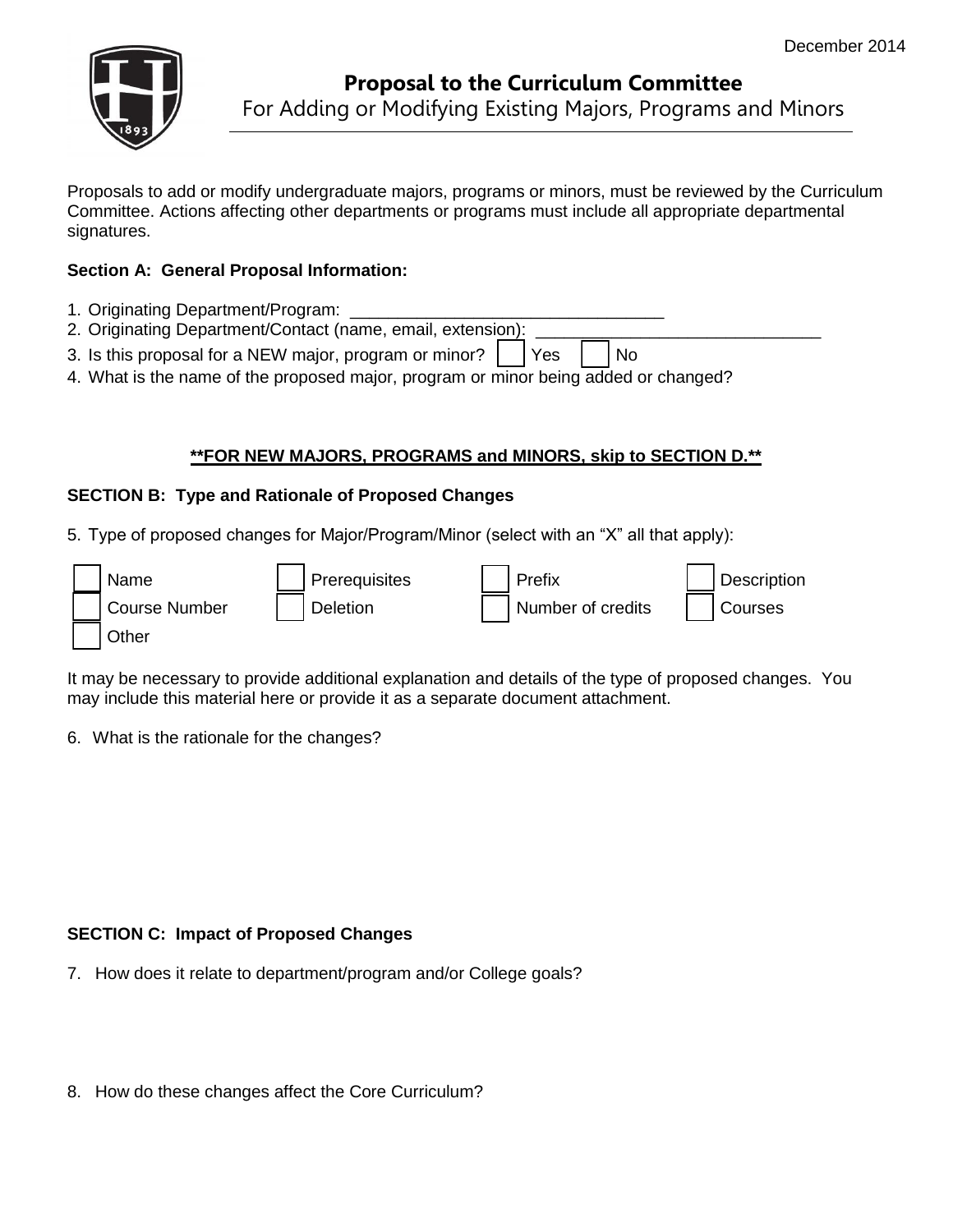- 9. How do these changes affect the access to courses by non-majors?
- 10. How do these changes affect any double-numbered courses?
- 11. How do these changes affect other majors, programs or minors? Indicate their response to this proposal.

- 12. When is the expected implementation of the proposed changes (year, semester)? \_\_\_\_\_\_\_\_\_\_\_\_\_\_\_\_\_
- 13. How will current or already admitted students be affected by the proposed changes? What alternatives will they have?

14. How will the proposed changes affect the departmental/program 2 year course projections?

15. What additional resources (faculty, equipment, supplies, facilities, transportation, Library resources) will be required to implement the proposed changes?

### **\*\*Proceed to SECTION E\*\***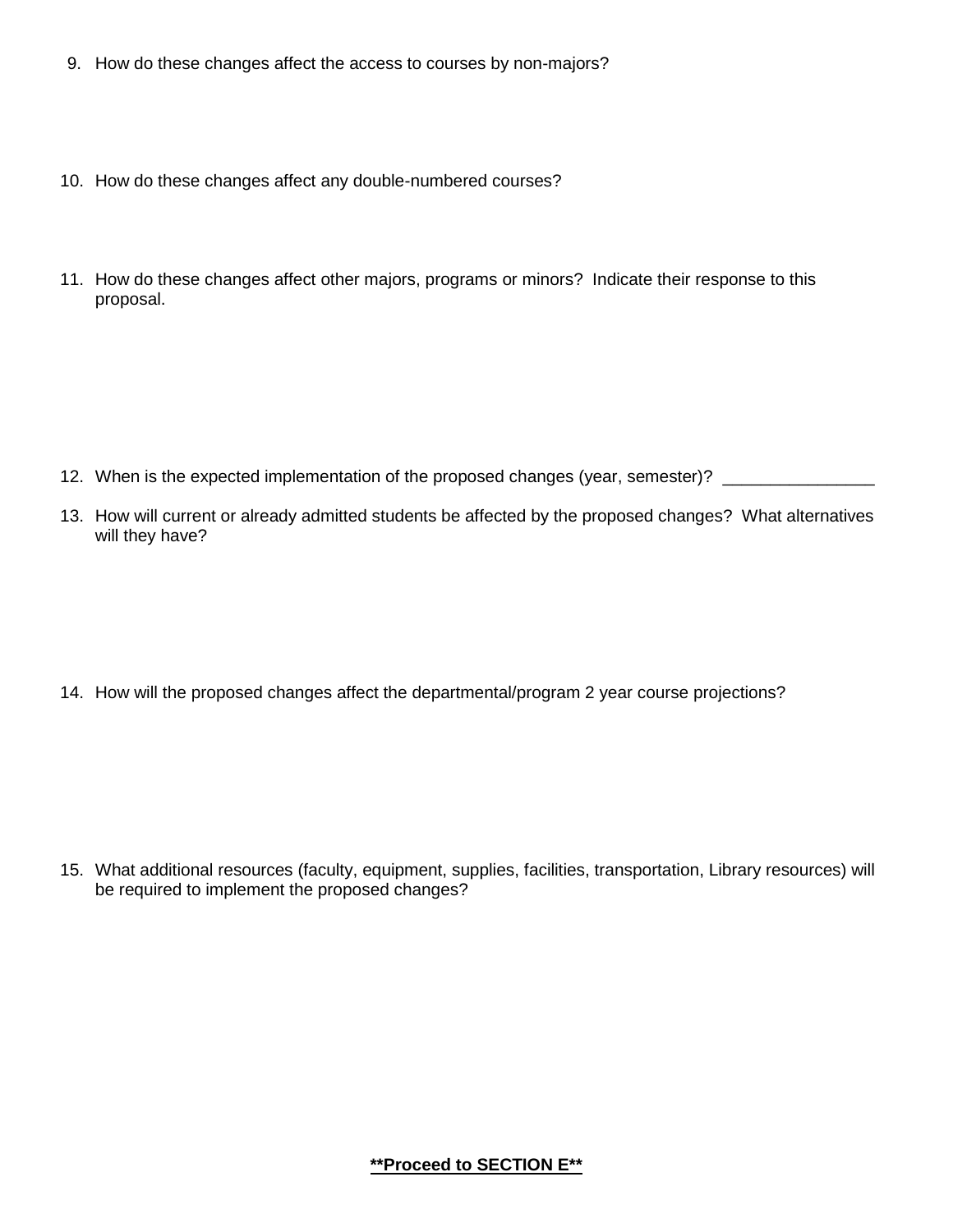# **SECTION D: Proposal for a New Major, Program or Minor**

Proposals for new majors, programs or minors are first evaluated by the Curriculum Committee and then the Committee makes a recommendation to the full Faculty. As it is difficult to devise a universal form that can be used by any discipline or any foreseeable type of proposal, it is best to provide your proposal in a narrative form. The following list of *Tips and Guidelines* has been compiled to assist in addressing certain issues that seem to consistently appear during the proposal evaluation process. The list is not comprehensive or exhaustive and it does not guarantee that no other questions will be asked or that a proposal following them will be automatically approved and recommended to the Faculty. Using this list, though, should act as a guide that can assist in submitting a more complete proposal, be better prepared to respond to questions and allow the Curriculum Committee to quickly find information. The list is divided into four major topic areas: *Curriculum, Resources, Administrative* and *Enrollment.*

**Note:** In these *Tips and Guidelines*, the word *"major"* is used loosely and also refers to "program" or *"minor."*

# **16 Curriculum**

- 16.1 Provide a background of the proposed major. *(What is it about? Why is it important?)*
- 16.2 How many new courses will have to be developed? *(Should have course proposals and syllabi for each one.)*
- 16.3 What are the course requirements for this major? *(Provide: a list of courses, number of credits, a sample "program completion" plan for new and transfer students.)*
- 16.4 Will existing double-numbered courses be satisfying requirements?
- 16.5 How does the proposed major align with the College's future goals and vision?
- 16.6 How does the proposed major fit with the rest of the majors in the College? *(Describe how the major enhances the College's offerings. Does it complement existing offerings? Are there any overlaps or conflicts with existing majors?)*
- 16.7 How does the proposed major fit in providing a liberal arts education?
- 16.8 What is the format of the major? *(Ex: is it a cohort?)*
- 16.9 Credits and Courses *(Provide information on the number of credits and/or courses required to be taken at Hood.)*
- 16.10 Will non-major students be able to take courses from this program? *(Provide a list and the associated prerequisites.)*
- 16.11 How does the proposed major fit with the Core Curriculum? *(Will there be courses fulfilling certain parts of the Core?)*
- 16.12 What is the value of the proposed major? *(Information with respect to current and future students, the College, the department, the curriculum overall.)*

### **17 Resources**

 17.1 What are the facility, equipment and library resources required to offer the major? *(Provide detailed information for each one. For labs, provide required infrastructure and cost; for library, provide subscriptions and cost; for equipment, provide type and frequency of replenishment and cost, etc.)*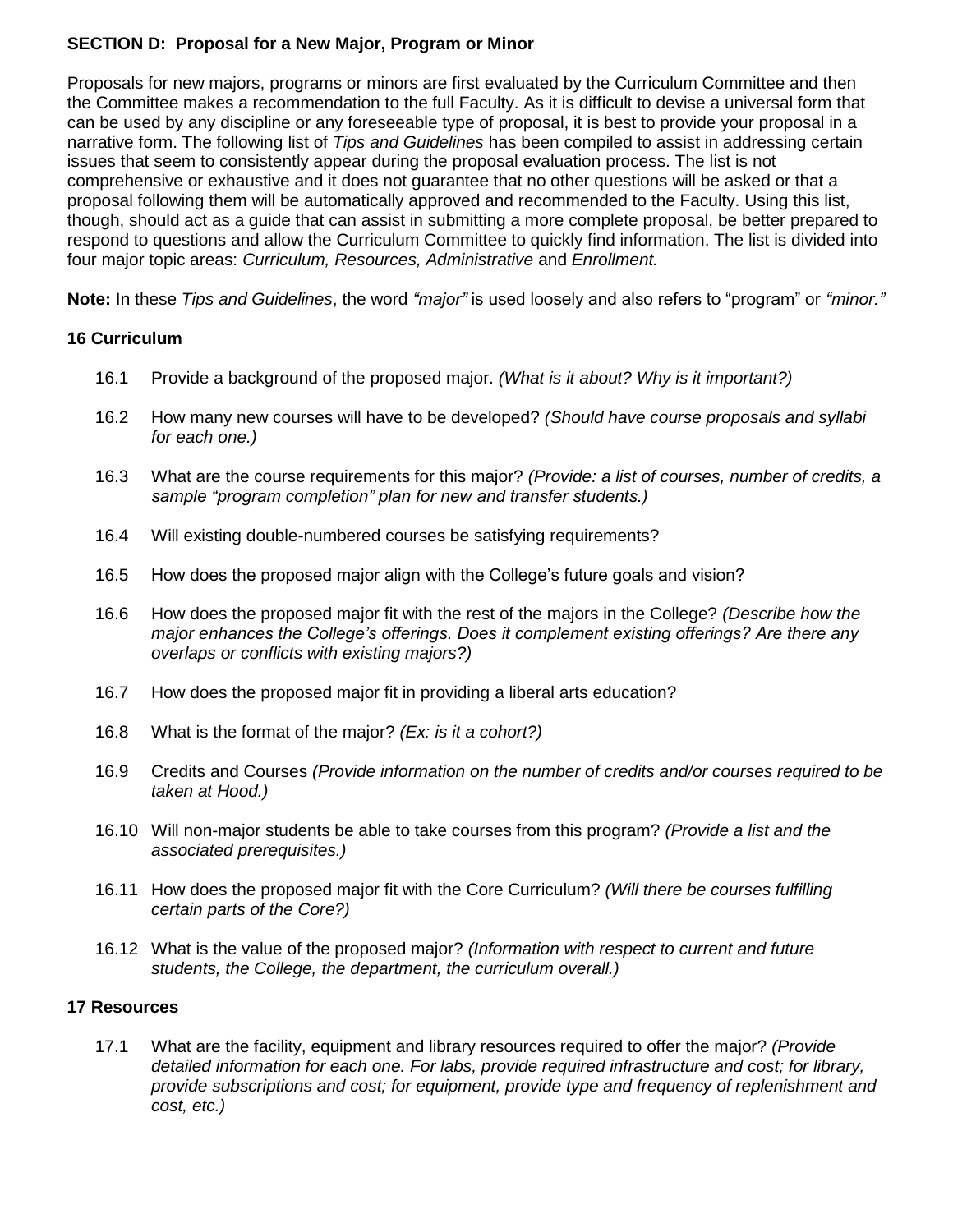#### **18 Administrative**

- 18.1 What Department will be "housing" the new major? *(If major will be multi-disciplinary, also provide departments/programs affected. Obtain agreements.)*
- 18.2 Department description. *(Brief history and background of the department "housing" the new major. Include some numbers; ex: majors/programs/minors currently offered, class sizes, number of graduates last five years.)*
- 18.3 Leadership. *(Provide information on how this major will be directed. Faculty name and status (ex: existing faculty? new faculty? current chair? FTE? non-FTE?)*
- 18.4 Staffing I. Will faculty resources be required? *(Provide specific information, number of faculty, load, number of FTE/non-FTE and adjunct faculty requirements.)*
- 18.5 Staffing II. Type of faculty resources required. *(Provide the educational level and/or certifications or experience required by faculty to run the major. Is there enough and available expertise in the department or the College to address the needs for the proposed major? Similarly, is there enough and available expertise in the adjunct "pool" or the market in general?)*
- 18.6 Faculty Reviews. How will the faculty be evaluated?
- 18.7 What are the accrediting bodies that may accredit the major?
- 18.8 Will the major require accreditation beyond MHEC in order to enroll students? *(Provide information on accrediting body, time-frame, associated costs.)*
- 18.9 Are there any external sources of support to help or cover the cost for the major (facilities, resources, faculty salaries)? *(Provide information on any partnerships, programs, endowments, etc. Provide the type, time, extent and level of commitment along with the reciprocal expectations for such partnerships and support. Provide a break-even point analysis or projection that will demonstrate the timing and impact of such support.)*
- 18.10 Are there similar programs in competing or neighboring institutions? *(Provide information on the differences and similarities of such programs and any relevant details such as typical enrollments, number of faculty supporting such programs and any other laboratory/library/other resources dedicated to these programs.)*

### **19 Enrollment**

- 19.1 What is the expected projected enrollment for the major? *(Provide justification and enrollment projections for the next couple of years.)*
- 19.2 Are there any opportunities to help recruiting students? *(Provide information on partnerships, programs, etc.)*
- 19.3 When is the expected implementation of the proposed major? *(year, semester)*
- 19.4 Will current or already admitted students be able to switch to the new major? If yes, what are the requirements? *(Provide information on minimum requirements to become a major to ensure that current or admitted students can switch majors and are able to take the first required courses of the new major within a reasonable number of semesters.)*